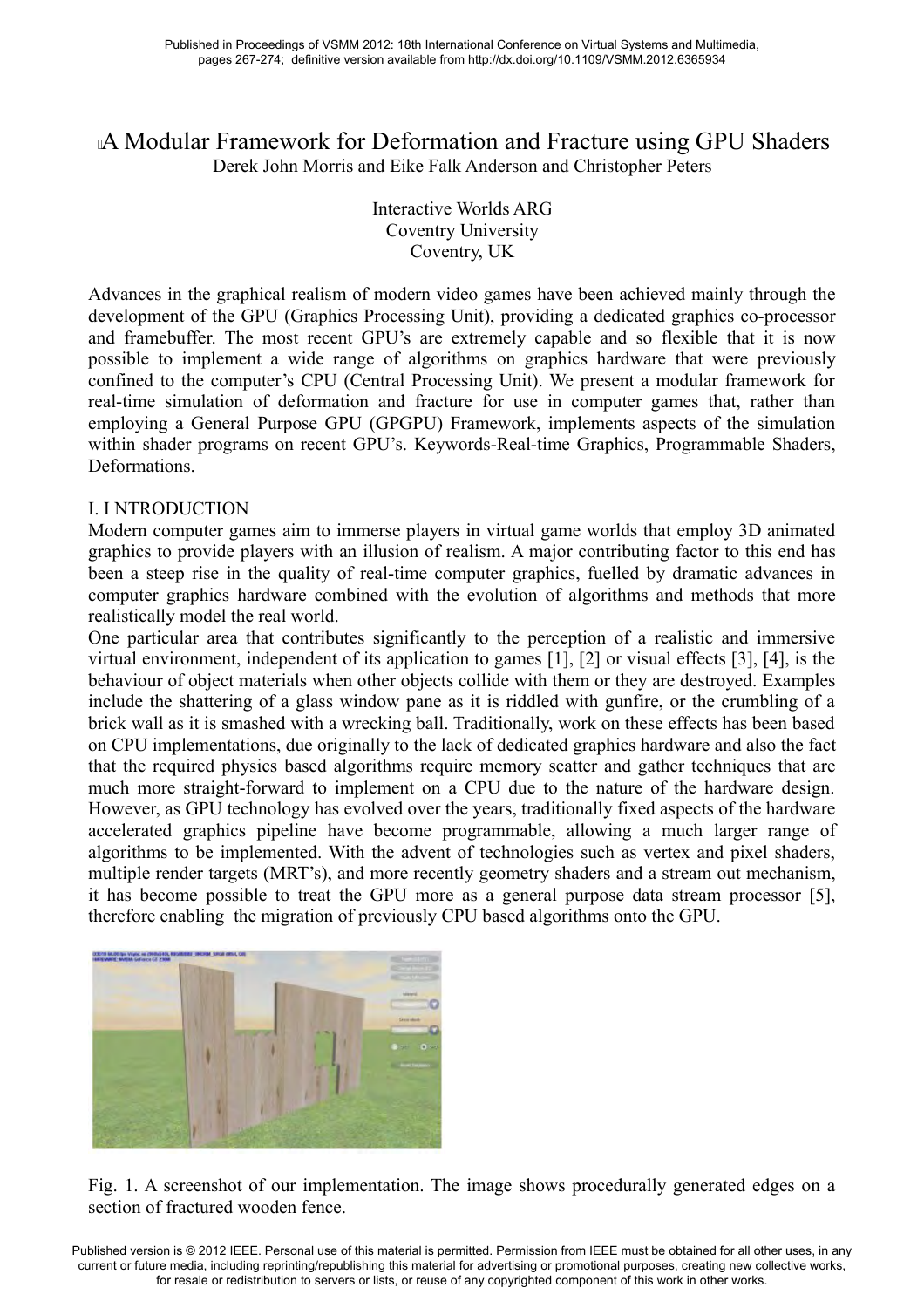We present a platform (hardware vendor) independent, modular framework for real-time simulation of deformation and fracture in a video game setting (Figure 1). Our simulation makes use of a tetrahedral-based FEM incorporating the linear elasticity model and integrates motion using the explicit Euler method [6]. In its current form, our implementation disregards the effects of plasticity and the issues of warping under large rotational deformations. As the algorithms for deformation and fracture are modular and can be implemented on both the CPU and GPU, this opens the possibility to investigate effective load balancing of the overall system by distributing work-load across different processors. In order to achieve this, previously CPU-based algorithms are migrated to the GPU, utilising the latest hardware features, with options to switch between CPU or GPU processing for different sections of the simulation. Rather than using a GPGPU approach for implementing the simulation steps on the GPU, our system implements these using shader programs as found in the modern programmable graphics pipeline, applying a novel method of connectivity of finite elements used to simulate material fracture on a GPU stream processing architecture. This paper is organised as follows: in Section II, an overview is provided of the related work capabilities of modern GPU's that our system is based on. In Sections III and IV we describe the methods and techniques used for simulating deformation and fracture of materials, followed by a discussion of how these have been adapted to fit into our solution. Finally we present some simulation results in Section V and discuss possible directions for future work in Section VI.

#### II. BACKGROUND AND RELATED WORK

The initial drive to develop dedicated graphics acceleration hardware aimed to improve the performance of graphics rendering and was achieved by performing common tasks in hardware circuitry, starting with geometry processing [7] and building up to a complete rendering pipeline for texture-mapped, shaded scenes created from polygonal objects [8]. In the mid 1990's, sections of the graphics rendering pipeline began to be implemented in consumer graphics hardware and in 1999 NVIDIA released the first graphics card supporting hardware vertex processing (GeForce256) [9]. Recent graphics hardware has gained a number of new additions that enhance GPU capabilities. A programmable geometry shader unit has been added that allows more control over the processing of geometrical primitives. Stream out functionality allows data output from either the vertex shader or geometry shader stages to be re-routed to an external buffer. This allows processed data to feed back into the start of the pipeline, setting up a processing feedback loop. Finally, pixel data from the pixel shader stage can be output to a number of buffers simultaneously using MRT's, providing the ability to process and output separate sets of pixel data in a single rendering pass. A number of higher level shading languages were developed to encapsulate some of the underlying hardware complexity in the form of languages similar to the 'C' programming language including the languages Cg [10], HLSL [11] and GLSL [12]. With the advent of these flexible graphics hardware advancements, general-purpose computation on graphics hardware has become a popular domain of research and development. Real-time physics using GPGPU techniques have been implemented with fragment shaders by Joselli et al. [13], collision detection on the GPU has been achieved using GPGPU frameworks and programming languages [14], [15] and GPGPU solutions for volumetric deformations aimed at off-line processing for feature animation visual effects have recently been presented by Aldrich et al. [16]. A CPU-based solution for the handling of real-time deformation and fracture within a video game environment was presented by Parker and O'Brien [1], and released as commercial middleware containing libraries and tools called Digital Molecular Matter (DMM) [17]. In this system tools provide artists with control over the creation of destructible materials and allow the editing of simulation parameters, while the simulation itself has been implemented to run across multiple parallel CPUs to maximise performance (version 2 of the system uses GPGPU accelleration for some, but not all of its features). The system has been integrated into top selling video games including the game 'Star Wars: The Force Unleashed' [18]. Morris dial. (2012). A modular framework for deformation and fracture using GPU shades that HTMM incorporating the linear electicity model and integrates and the HTMM incorporating the linear electicity model and integrate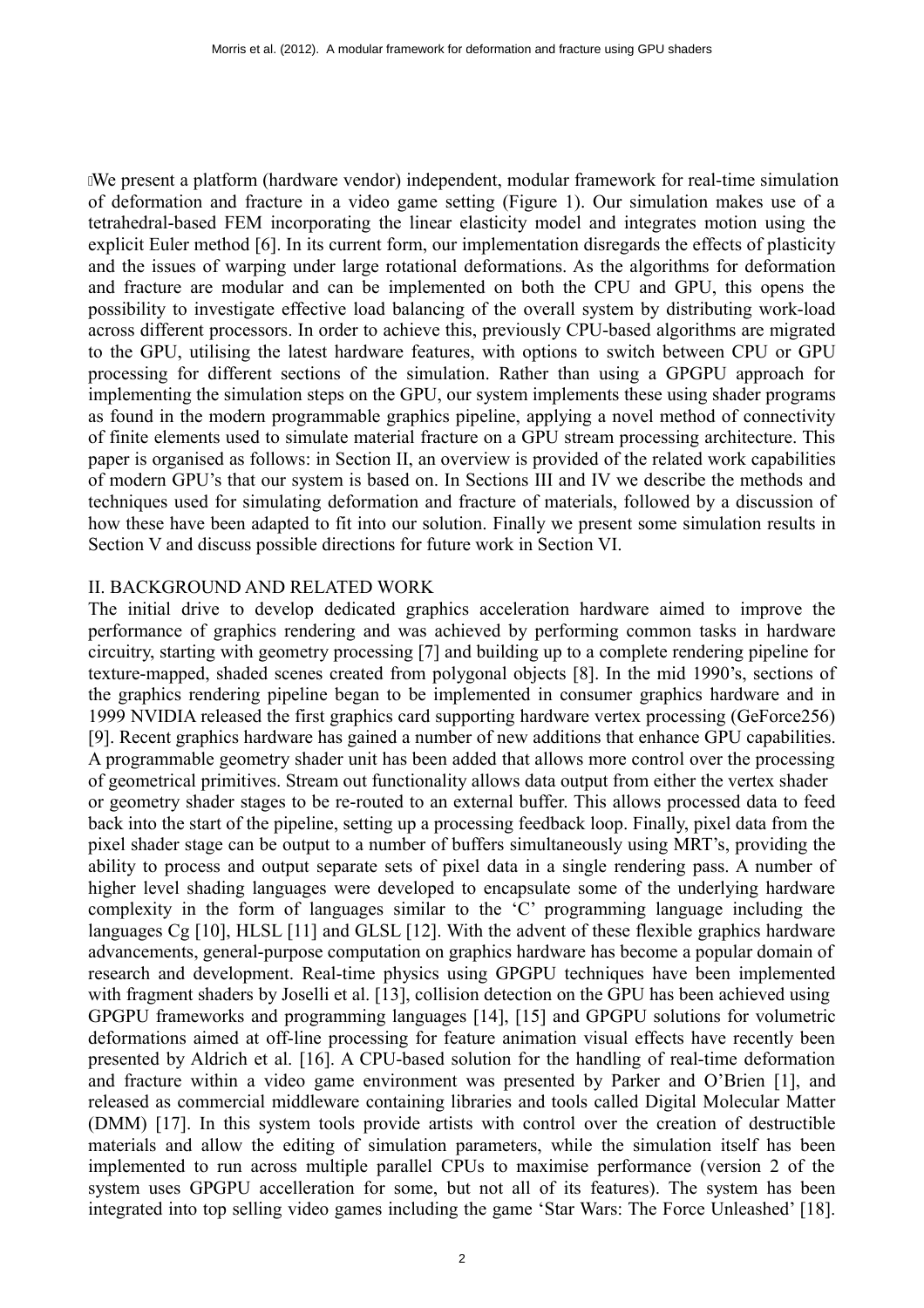Similarly, the recent "APEX Destruction" toolkit [19] provides a high-level authoring tool for destructible materials in which rigid bodies are implemented using GPGPU physics acceleration, with fracture information supplied by artists (as slicing information or in form of a 'fracture map').

#### III. M ATERIAL SIMULATION

Deformation and fracture of materials in computer graphics is greatly influenced by physical models originally developed for engineering. For real-time simulations, these physical models are then simplified as much as possible to maintain a favourable balance between performance and accuracy. In the area of real-time computer graphics, it is usually acceptable to reduce physical accuracy as long as the resulting visual representation remains plausible for observers [20]. The leading research on deformable models derives from elasticity theory in continuum mechanics which models the deformation of solid objects by calculating the internal stresses and strains generated from applied loads. The simplification of elasticity theory most commonly used in realtime computer graphics is linear elasticity theory which maintains a linear relationship between the stresses and strains and is therefore less computationally expensive than its nonlinear counterpart. In order to apply these physical models to a computer simulation they are numerically integrated across discrete timesteps to build up a convincing representation of motion over time [6].

#### A. Material Deformation

Terzopoulos et al. provide a good overview of the application of elasticity theory to model deformable objects in the field of computer graphics [21], describing the analysis of deformation as the calculation of the relative distances between all points within a solid volume. This is achieved using a Partial Differential Equation (PDE) that represents the entire material in a continuous fashion. The PDE is then discretised using the Finite Difference Method (FDM) that describes the material as a regular grid of nodes and evaluates the Ordinary Differential Equations (ODEs) resulting from this transformation between the grid nodes. The numerical integration of this solution governs the shape and movement of the material to be modelled. An improvement to the method of discretisation in order to allow irregularly shaped materials to be represented as made by O'Brien and Hodgins [22] and O'Brien et al. [23]. Here the Finite Element Method (FEM) is used and the material is split into tetrahedral shapes across its volume leading to the ODEs being evaluated across the tetrahedral faces. An algorithm for the FEM for modelling deformation in real-time computer graphics is described by Muller et al. [6]. A particular implementation issue with deformation simulations relates to an artefact that occurs with the linear FEM under large rotational deformations [9], [1]. The problem is known as stiffness warping and occurs because current methods rely on constant stiffness matrices that depend singularly on the rest configuration of the simulated material. The issue is addressed by explicitly extracting the rotational part of the deformation and thus calculating translations and rotations separately. Morris dial (2012). A modular framework for deformation and facture using GPU shores<br>
ecent "APEX Destruction" toolkit [19] provides a high-level at<br>
erical first particular and high bodies are implemented using GPGPU phys

#### B. Material Fracture

When stresses exceed a certain threshold, materials in the real world either stretch out of shape before cracking and breaking apart or immediately crack and break apart based on the properties of the material. Existing research on fracture concerns itself with the modelling of this stretching effect using the model of plasticity and also the generation and propagation of the cracks, which in turn lead to the separation of the material into discrete entities. Fracture in the domain of real-time computer graphics is based on these physical models with the emphasis put on the visual representation of the effect rather than physical accuracy. O'Brien and Hodgins [22] introduce a method for analysing the stresses calculated in the deformation process, based upon the theory of linear elastic fracture mechanics, which determines where cracks should begin and how they should propagate throughout a simulated material. At each point in the material, a tensor is constructed describing the direction and size of the forces acting to break apart the material at that location. When the forces exceed a certain threshold, a fracture plane is computed perpendicular to the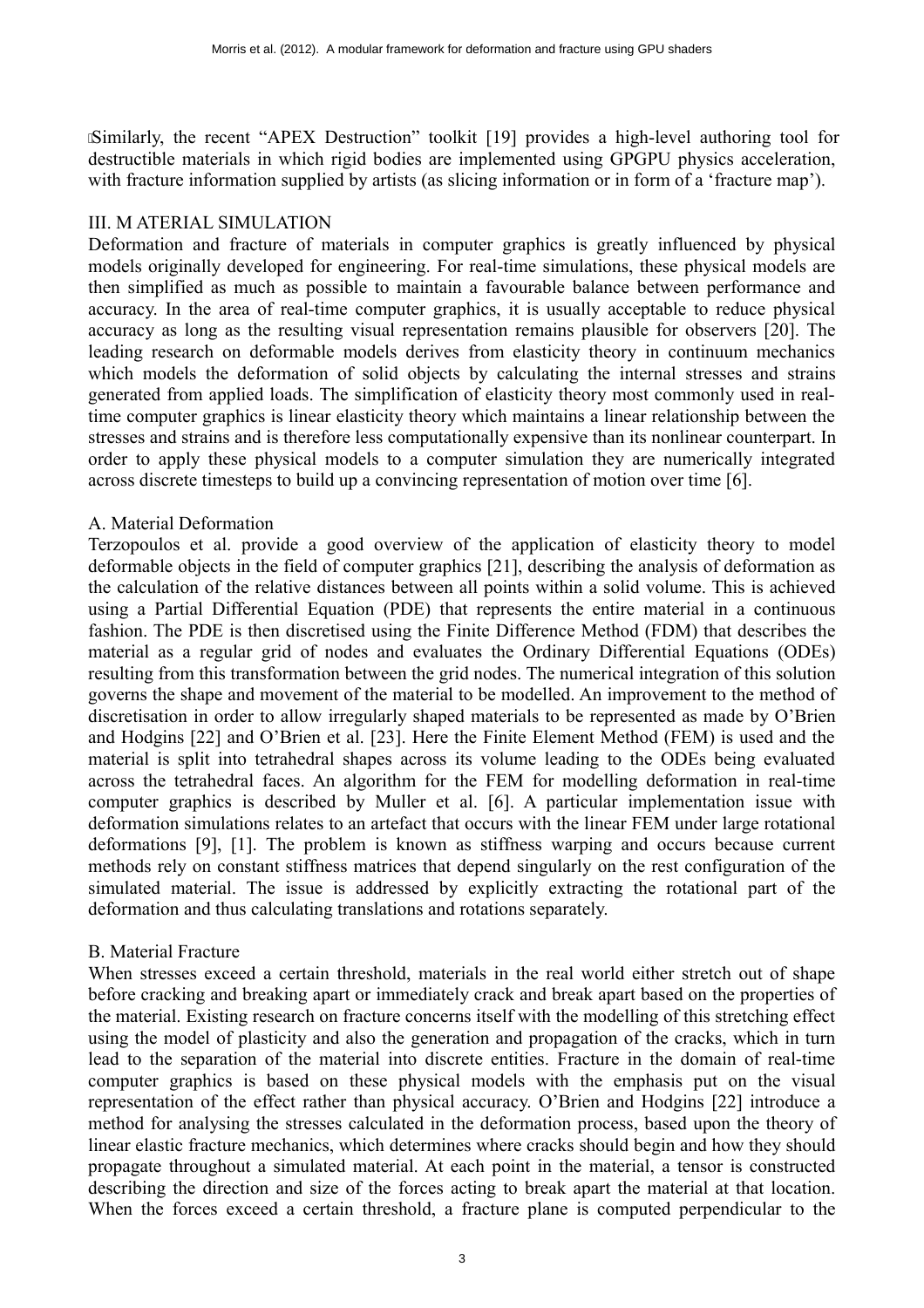largest force direction and the material is separated along this plane. In this model the effects of plasticity before cracks appear are ignored and therefore it is used to simulate 'brittle' materials where cracks have a tendency to immediately appear after the stress threshold is reached. This fracture model has been refined to include the effects of plasticity for materials that require this [23], which is dubbed 'ductile' fracture. Here the strain element of the deformation model is decomposed into two elements: the strain due to plastic deformation and the strain due to elastic deformation. The behaviour of the plasticity element is described by a yield value and a description of plastic flow. As a result materials that exhibit 'ductile' properties follow elasticity principles up to the yield value, then stretch out of shape according to the plasticity properties and finally crack and break apart upon reaching a certain force threshold. Muller et al. describe the process of analysing the stresses from the stress tensors calculated in the deformation process [24], which supplies the forces and force directions at each material point. As a stress tensor is a represented by a 3x3 symmetric matrix, it has three real eigenvalues that correspond to the size of the principal stresses (with eigenvectors corresponding to stress directions), where positive eigenvalues relate to tensile forces and negative eigenvalues to compressive forces. The largest tensile eigenvalue is found for all tetrahedra in the material and these are compared against the stress threshold. If the threshold is exceeded, all tetrahedra within a set radius are divided either side of a fracture plane that is perpendicular to the eigenvalue's respective eigenvector.

#### IV. SIMULATION FRAMEWORK OVERVIEW

Building on our previous work [25] the framework presented here is constructed on top of the DirectX 10 API with programmable shaders in the HLSL [11] shading language. The framework includes three modules: deformation, fracture and procedural generation of the edges of destroyed materials. We use a tetrahedral based FEM incorporating the linear elasticity model and integrate the motion using the explicit Euler method [6]. Disregarding the effects of plasticity and the issues of warping under large rotational deformations, deformation and fracture in our system can selectively be performed on the CPU or the GPU. The descriptions of these two modules below focusses on the GPU implementation and describes the construction techniques used for the migration of processing from CPU to GPU.

#### A. Deformation Simulation

We employ a finite element method (FEM) [26] to model the deformation using tetrahedral elements with linear basis functions that produce a piecewise constant strain field over the elements. Objects are made up of connected cubes composed of five tetrahedra each: a central isosceles tetrahedron surrounded by four corner tetrahedra. Adjacent cubes in the object share tetrahedra nodes (corner points) and therefore use a setup similar to a mass-spring system. The deformation simulation is split into two stages: updating the finite elements and updating the nodes, ensuring that each finite element and each node are processed only once. After any external forces are applied to the nodes, the finite element update stage calculates the internal stresses and strains across a tetrahedron's faces and produces the internal forces to be applied to each node. The node update stage then applies the internal forces to update the node velocities and positions and integrates them over time to simulate the correct motion for the deformable material. The finite elements and nodes are represented as compactly as possible in order to minimise memory bandwidth usage. Where possible, variables are packed into float4 types to improve performance [27]. A single vertex buffer is created containing the list of finite elements and two vertex buffers with stream out capability are created containing a duplicate list of nodes that are used to switch between inputs and outputs in order to set up a feedback loop in the shader updates. A 128-bit floating point RGBA texture containing 32 bit elements is created to store the internal forces generated by the finite element method update, which are in turn used to update the accelerations of the nodes. These forces are stored in the RGB (Red/Green/Blue) elements and the remaining A (Alpha) element is used to store the inverse mass value for each node. This allows the anchoring of Morris at al. (2012). A modular framework for deformation and factors und GPU shades<br>rection and the material is separated along this plane. In this mod<br>cracks appear are ignored and therefore it is used to simulate "<br>we a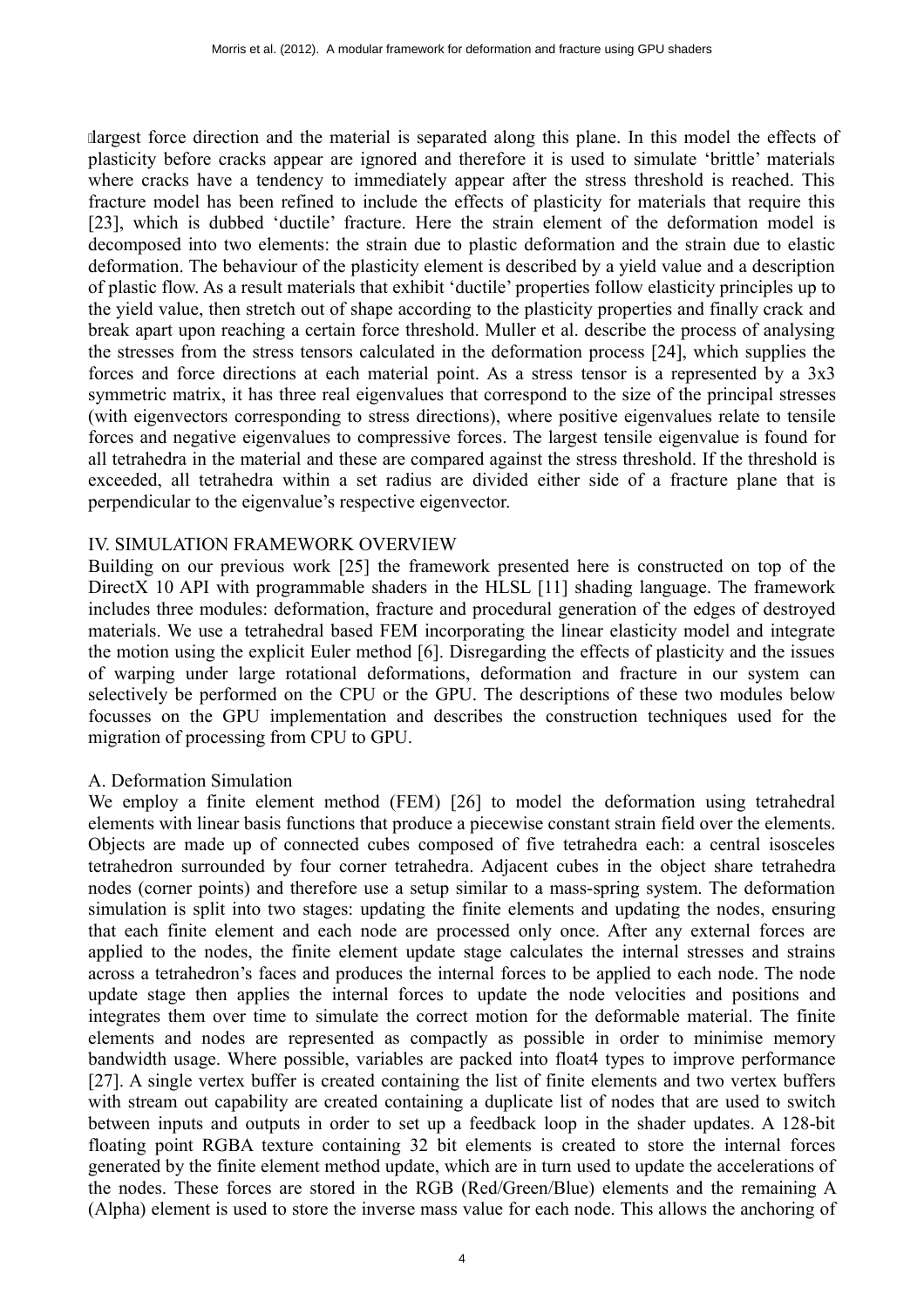individual nodes if their corresponding value is set to zero. Using the spare alpha channel in this manner saves the overhead of storing the inverse mass value within each node structure. Each material has a set of configurable parameters that are passed to the shaders each frame via shader variables as they remain constant across all finite elements and nodes within a particular material. The 6x6 material stiffness matrix has its elements spread across nine float4 elements and each of these are passed to the shaders each frame via shader variables.

1) Deformation Finite Element Update Method: The finite element update method (Figure 2) takes the finite element vertex buffer and the current input node vertex buffer as inputs. A single point primitive is drawn for each finite element meaning that the entire method is invoked once per finite element. The finite element update stage processes each finite element tetrahedron as follows:

- Get the four node positions of the tetrahedron.
- Calculate the derivatives of the displacement field from the node positions.
- Calculate Green's strain tensor.
- Stress equals the material stiffness matrix times the strain.
- For each tetrahedron face, force equals stress times the face normal.
- Distribute tetrahedra face forces across tetrahedra nodes.



Fig. 2. Finite element update method (deformation).

The method is split into three shaders (Vertex Shader, Geometry Shader, and Pixel Shader), following the DirectX pipeline protocol with each shader feeding its outputs into the inputs of the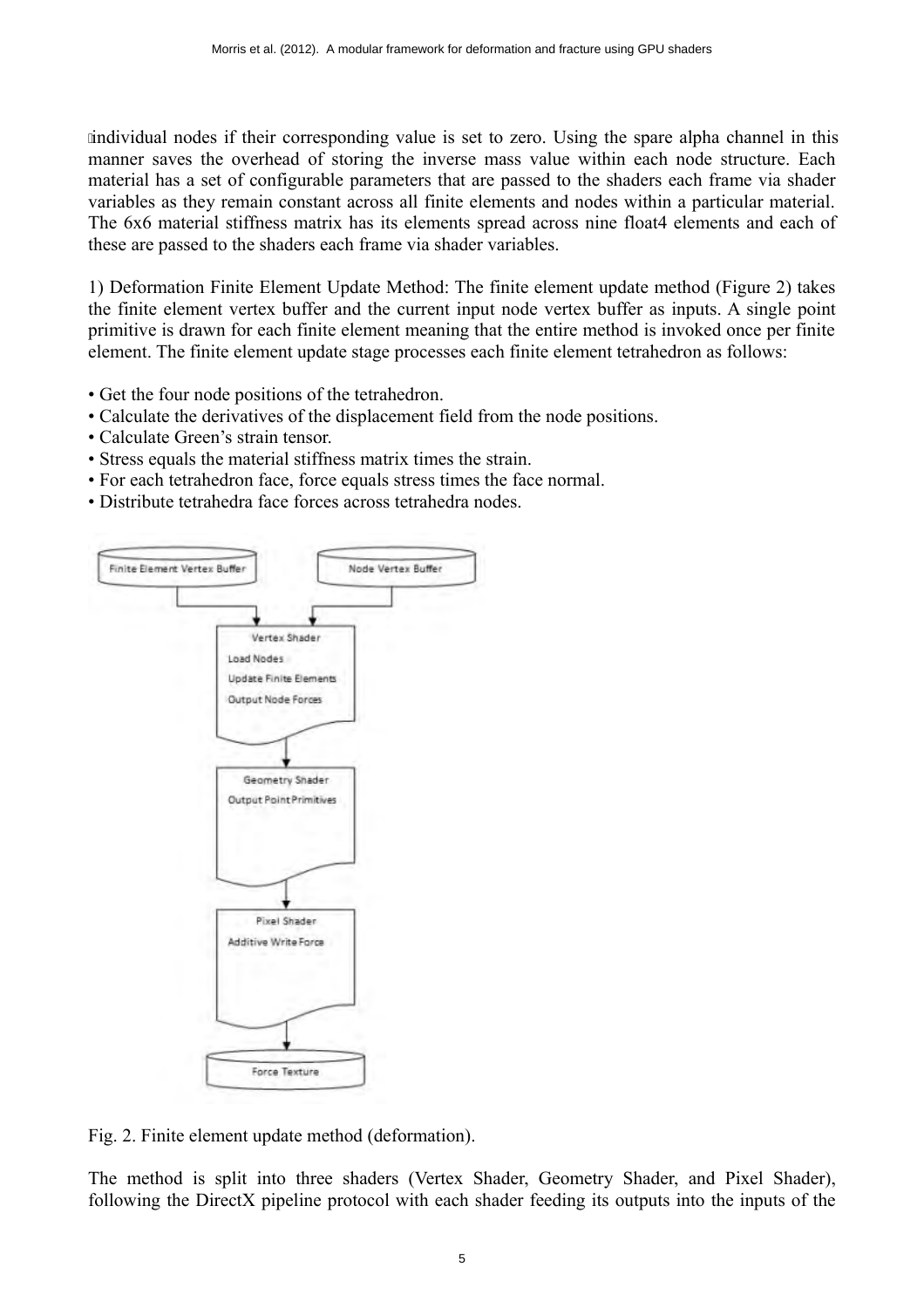next. The vertex shader uses the HLSL Load function to get the positions of the four nodes for the finite element's tetrahedron. The finite element is then updated, producing four node forces (one for each of the nodes of the current tetrahedron). These four node forces are output to the geometry shader, which outputs a point primitive per force that are mapped to individual texels to be drawn into a floating point force texture. The force texture has one element per node and therefore the output texture coordinates are calculated using the node index relating to the force being output. The pixel shader draws the force texels into the force texture using an additive blend mode to accumulate them as it is possible that multiple forces per node could be generated by adjacent tetrahedra. The alpha write is disabled via the blend mode in order to preserve the inverse mass values that are stored in the force texture alpha channel. The output is then routed to a floating point texture instead of a vertex buffer in order to take advantage of the hardware accelerated additive blend mode available on the GPU. Morris et al. (2012). A modular framework for deformation and fracture using GPU shades<br>
stadder uses the HLSL. Load function to get the positions of the frementation. The finite element is then updated, producing four no

2) The Node Update Method: The node update method (Figure 3) takes the current input node vertex buffer and the force texture as inputs. The vertex shader loads the forces from the force texture via a HLSL texture load (which also contains the inverse mass in the alpha channel). The texture coordinates used for the load are calculated using the current node index which is supplied automatically into the vertex shader via the SV VertexID semantic [28]. The nodes' positions and velocities are then updated and the stream out mechanism is used to output the updated node into the output node vertex buffer.

The node update stage processes each node as follows:

- Acceleration equals the force divided by the mass.
- Add gravity to the acceleration.
- Update the velocity by the time step times the acceleration.
- Update the position by the time step times the velocity.
- Add damping to the velocity.



Fig. 3. Node update method.

The input and output node vertex buffers are then swapped for the following frame providing a feedback loop. The two vertex buffers are required to be setup in this manner as the DirectX API does not allow a single vertex buffer to be used as both input and output at the same time.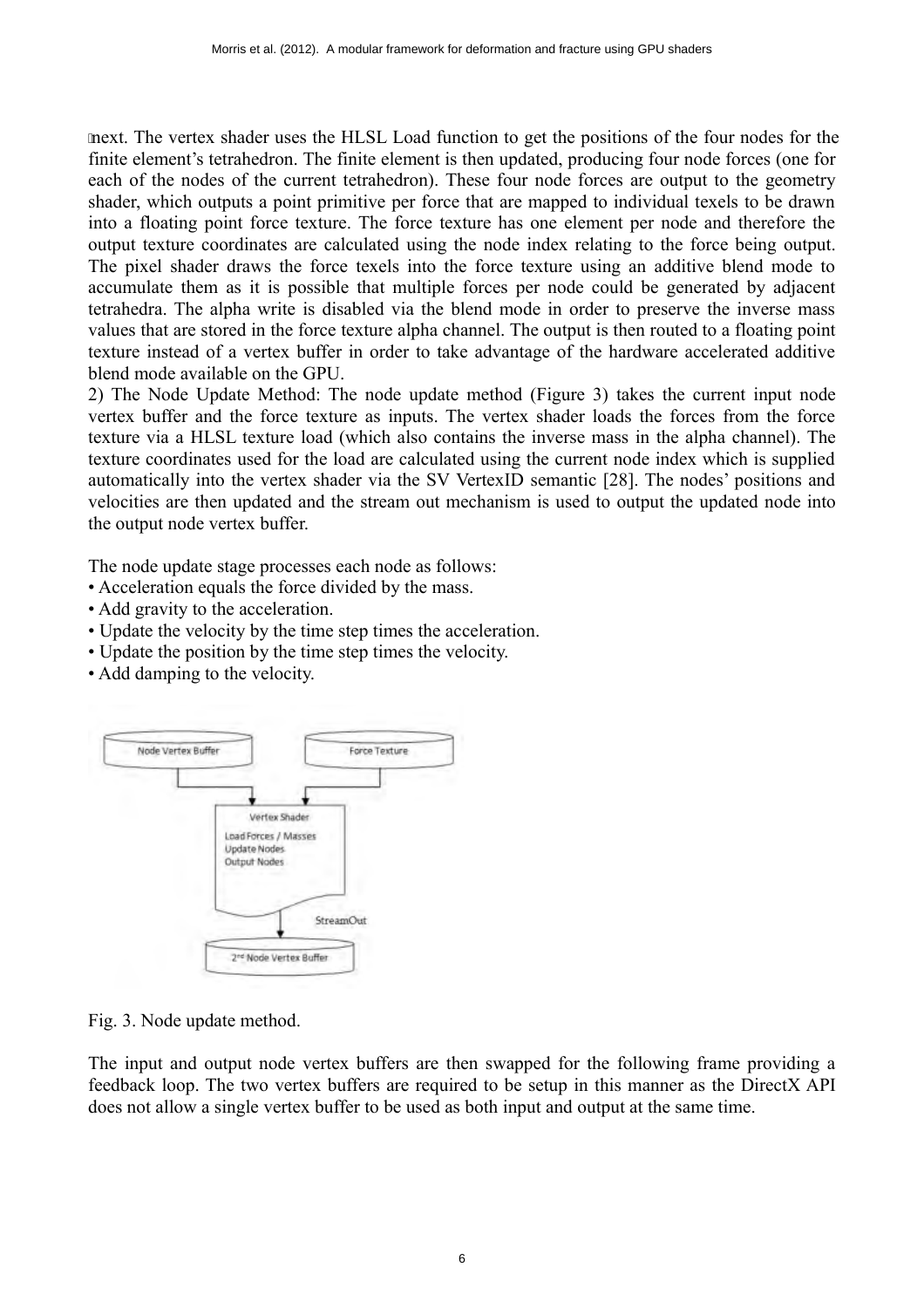

Fig. 4. Draw method.

3) The Draw Method: The draw method (Figure 4) takes the finite element vertex buffer and the current input node vertex buffer as inputs. A point primitive for each finite element is passed untouched through the vertex shader into the geometry shader. The geometry shader loads the node positions from the node vertex buffer and generates four triangle faces per finite element tetrahedron. The face normal and lighting based on a global light direction are calculated and the elements are passed to the pixel shader for texturing and output to the backbuffer of the framebuffer.

#### B. Fracture Simulation

We use a process similar to that described by Muller et al. [24] to compute the maximum eigenvalues for the finite elements in the simulation, which are then compared against the maximum stress threshold set for the current material to determine where cracks should occur. Each tetrahedron-based cube is broken away from the rest of the object structure in its entirety rather than splitting and retesselating at run time in order to maximise performance and to allow a GPU implementation.

Unfortunately, in a GPU stream processing architecture, duplicating shared nodes where the tetrahedron-based cubes meet each other is impossible to implement. This is because the finite elements and nodes are processed individually using streams of data as their input, rather than having the access to random elements that would be available within a CPU implementation.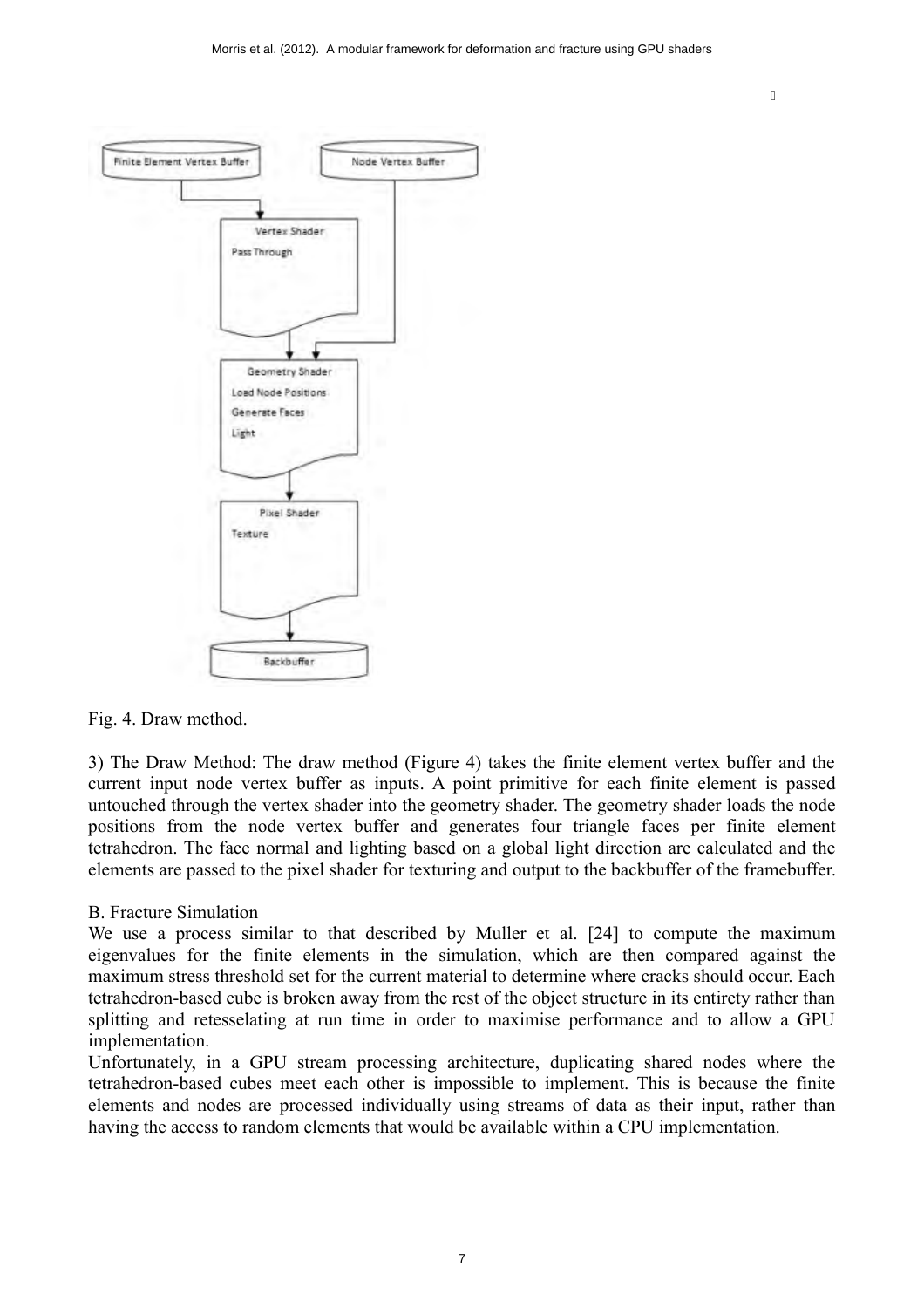

Fig. 5. Our new finite element connectivity.

Our solution to this problem changes the underlying structure for the connectivity of the nodes fed into the deformation system. Instead of the finite element based cubes being connected to the nodes in a sharing fashion similar to a mass spring system, each tetrahedron-based cube has its own unique set of eight corner nodes (Figure 5). A separate list of connections is stored for the eight corner nodes detailing the other corner nodes that the cube is currently connected to, which maintains a consistent state when updating the deformation simulation. After the forces are calculated in the deformation pass, a further pass accumulates each force based on its current connections. With the simulation operating in this manner, it is possible to flag a finite element as being disconnected while processing the individual finite element in the GPU vertex shader without the need to duplicate any nodes. When a finite elements corner node is flagged as disconnected, its forces are no longer accumulated with its neighbours and therefore it begins to separate itself from the adjacent elements. Building upon the resources allocated for the deformation module, a 128-bit floating point RGBA texture is created containing 32 bit elements to store the eigenvectors (in the RGB channels) and eigenvalues (in the Alpha channel). A second finite element vertex buffer is also allocated in order to setup a feedback loop for the finite elements in the fracture update method. The material structure is also modified, adding a maximum stress value for the material being simulated. Morris et al. (2012). A modular framework for deformation and fracture using GPU shades<br>
finite clement conmectivity.<br>
This problem changes the underlying structure for the connectivity<br>
this problem changed for the frame

1) Fracture Finite Element Update Method: We use an improved version (Figure 6) of our finite element update method (Figure 2) to calculate the eigenvalues within the vertex shader, which are then passed through to the geometry shader where a point primitive is output for each finite element. The values are written out to the eigen-texture in the pixel shader using the MRT technology. The output texture coordinates are calculated using the automatically supplied SV VertexID semantic and therefore output to different locations than the output force values within the same geometry shader.

2) The Fracture Update Method: The fracture update method (Figure 7) takes the current input finite element vertex buffer and the eigen texture as inputs. The vertex shader loads the eigenvalues and marks the finite element as detached if the eigenvalue exceeds the maximum material stress value. The stream out mechanism is used to output the updated finite elements into the output finite element vertex buffer and the input and output finite element vertex buffers are then swapped for the following frame providing a feedback loop.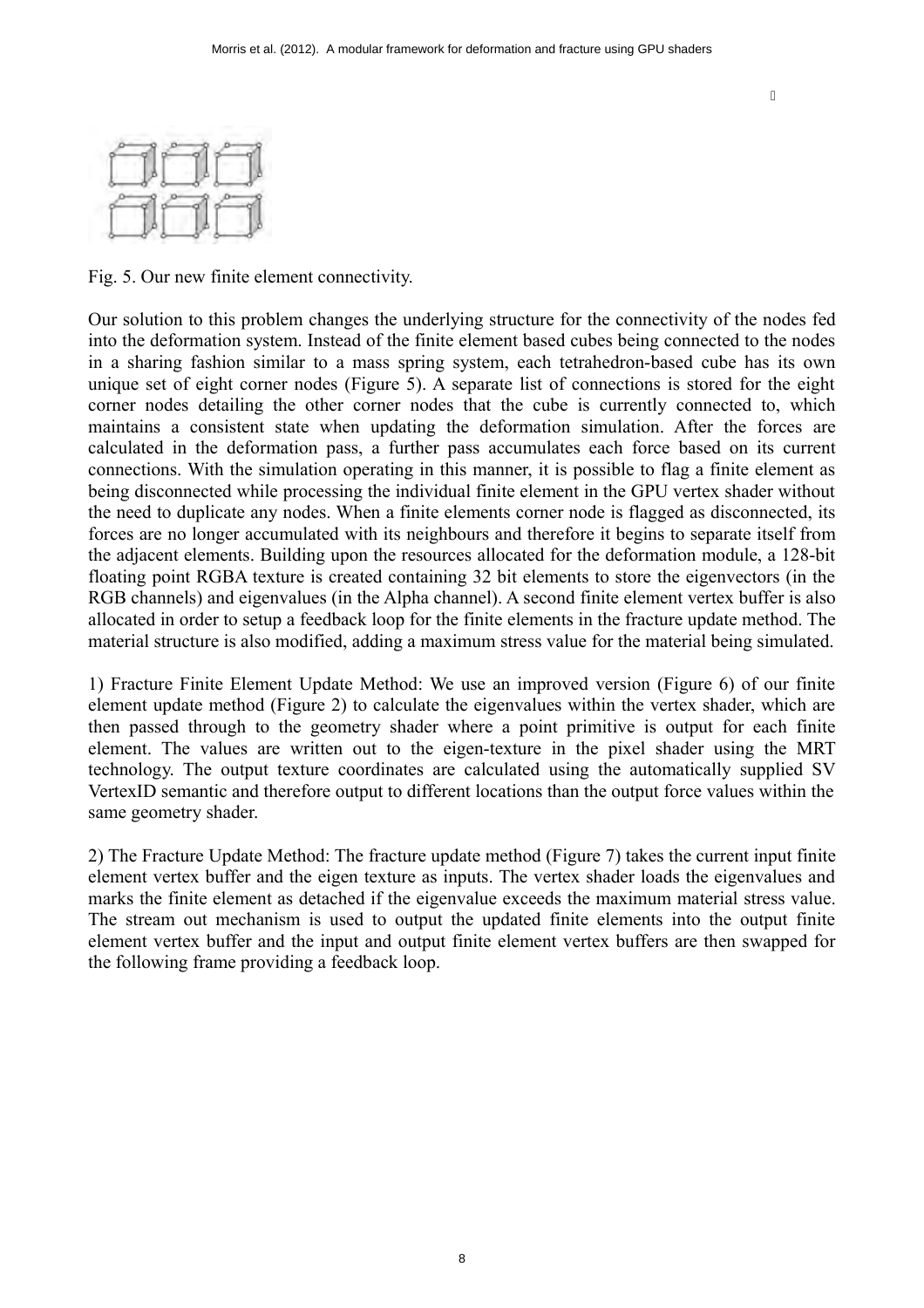$\ddot{ }$ 



Fig. 6. Finite element update method (fracture).



Fig. 7. Fracture update method.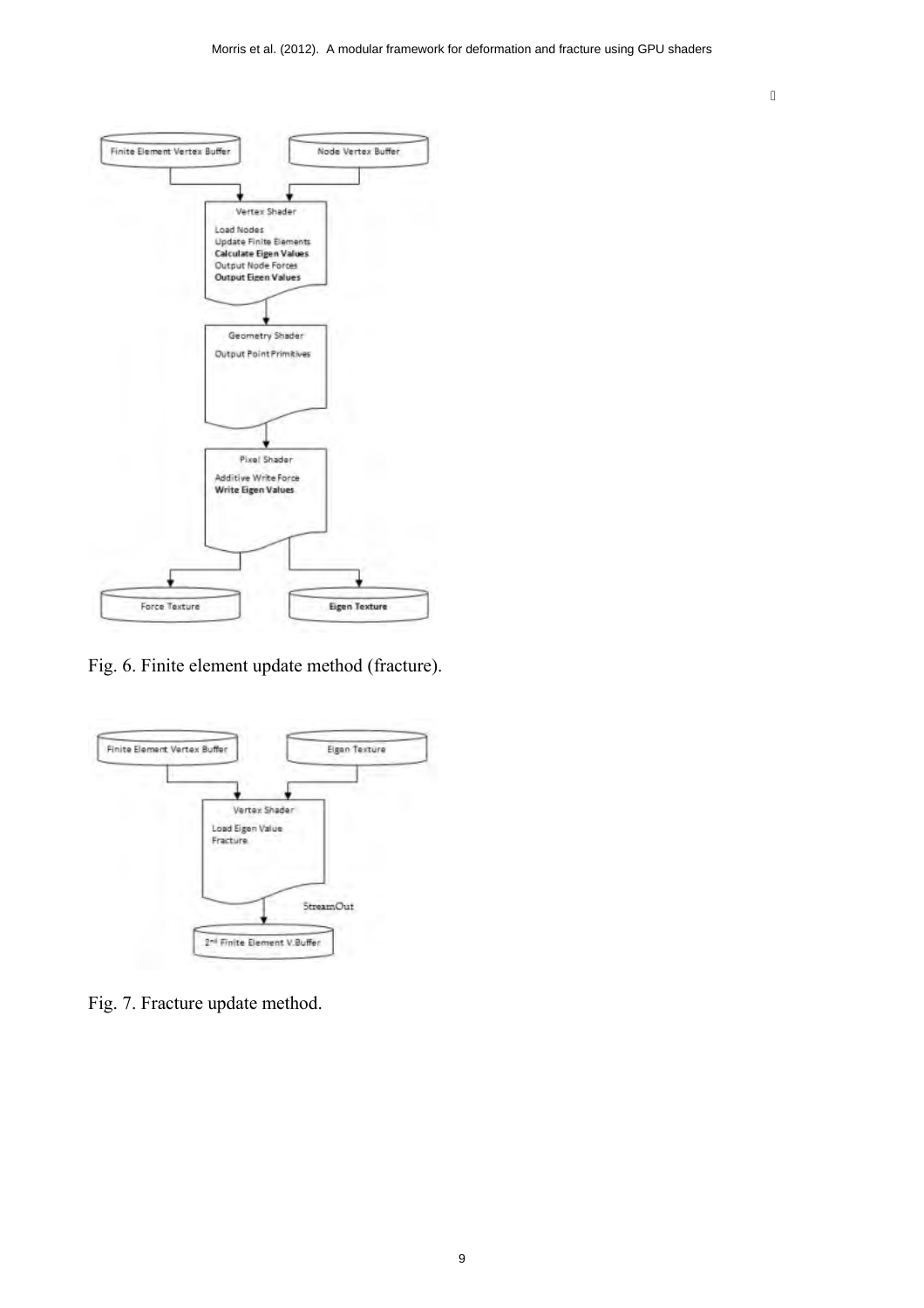

Fig. 8. Connectivity update method.

3) The Connectivity Update Method: The connectivity up-date method (Figure 8) takes the current input finite element vertex buffer as input along with a second eigen-texture to create a feedback loop for the eigen-texture. Also a connectivity texture is used as input that contains the connectivity information for each node. The vertex shader loads the finite element and for each node checks the connectivity information. If the node is connected, the forces are accumulated for that node and output to the pixel shader to be written out to the eigen-texture for updating the nodes positions and velocities in the deformation simulation.

#### C. Procedural Edges Simulation

Our method for providing interesting detail to the edges of fractured materials is inspired by the work of Scheepers and Whittock [29], where sections of geometry are precomputed to contain broken edge details. These are placed together so as to look undamaged in their initial state. A separate display mesh is created with each section relating to one tetrahedral cube within the simulation mesh. The vertex positions of the display mesh are linked to the finite elements in the simulation mesh using barycentric coordinates, allowing the display mesh movement to mirror the simulation mesh movement in real time.

Our solution for creating the look and feel of a destroyed material when the sections are fractured adjusts width and height of sections by a pseudo-random factor linked to a material parameter to provide user control. Additionally, a number of vertices are randomly placed along each section edge and attached to the edge with polygons. This allows the simulation of a wide range of material types by adjusting the material parameters. Display meshes are generated in a stochastic manner, so that each mesh is constructed differently from the others while still obeying the material parameters of the selected material type. Effectively this means that each time a material is broken apart at runtime, it looks and acts differently even though the display mesh was precomputed (Figure 1).

The initial display mesh is created with section sizes based on the material's average display section width and average display section height parameters divided into the requested width and height of the entire object. These parameters are referred to as 'averages' because they are first divided into the object's dimensions and then adjusted to be composed of evenly spaced sections. For each section, all edges apart from those on the perimeter of the object are adjusted based on the random display section width and random display section height material parameters. This has the effect of breaking up the uniform layout of the object's geometry and also creating a different layout each time the object is initialised. For each of the horizontal and vertical edges of each section excluding those around the walls perimeter, a number of vertices are inserted based on the horizontal edge frequency and vertical edge frequency material parameters. These are used to create polygon edges Morris dial. (2012). A modular framework for deformation and fracture using GPU shades<br>
The monutour contents of the connectivity up-date method (Figure 8) the<br>
monutour contents half the signal and particular framework fo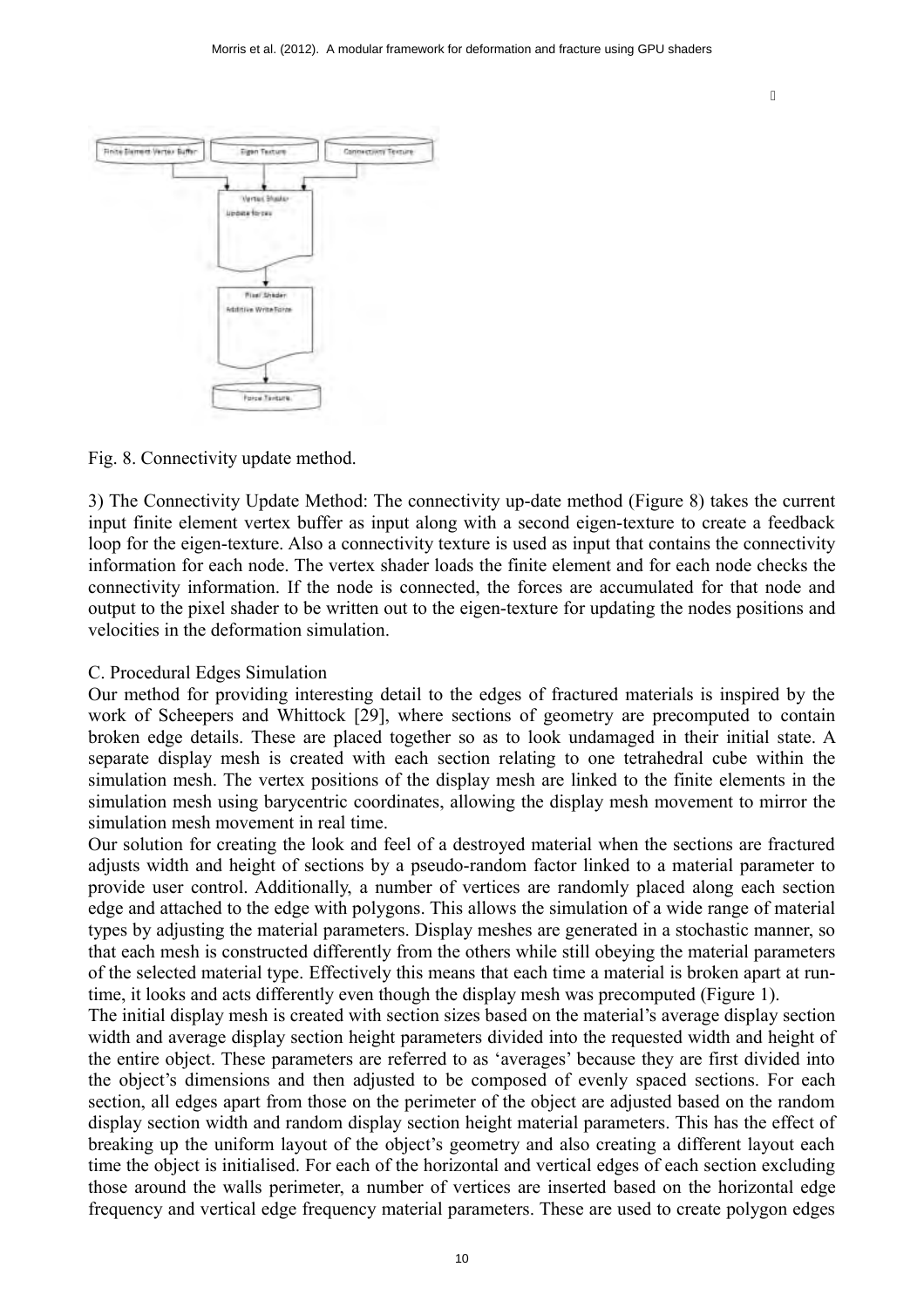that stitch into the existing sections with their size based on the horizontal edge amplitude and vertical edge amplitude material parameters.

## V. EVALUATION



Fig. 9. Deformation on rubber material.

In our test implementation we simulated the deformation and fracture of wall-like objects on two platforms: an Intel R Core TM 2 Duo P7450 at 2.13GHz with 4 GB RAM and a GeForce GT 230M and an Intel R TM i7 920 at 2.66GHz with 8 GB RAM and an ATI Radeon HD 4870 X2. Frame rates for the GPU implementations reached a high of 56 FPS for the lower specification configuration and 110 FPS on the higher specification machine. In both configurations, the GPU implementations outperformed the CPU implementations by a factor of about 2:1.

Using different variations of material parameters along with a suitable display texture, our system allows the simulation of different materials for the wall object. For example, using square-shaped sections with few edge vertices provides the impression of a glass window when broken apart or using long thin sections without vertical edge vertices but with many horizontal edge vertices at a high amplitude gives the effect of planks of wood breaking off with sharp splinter-type edges. Figures 9 and 10 show deformation and fracture results on rubber and wood materials resulting from our system.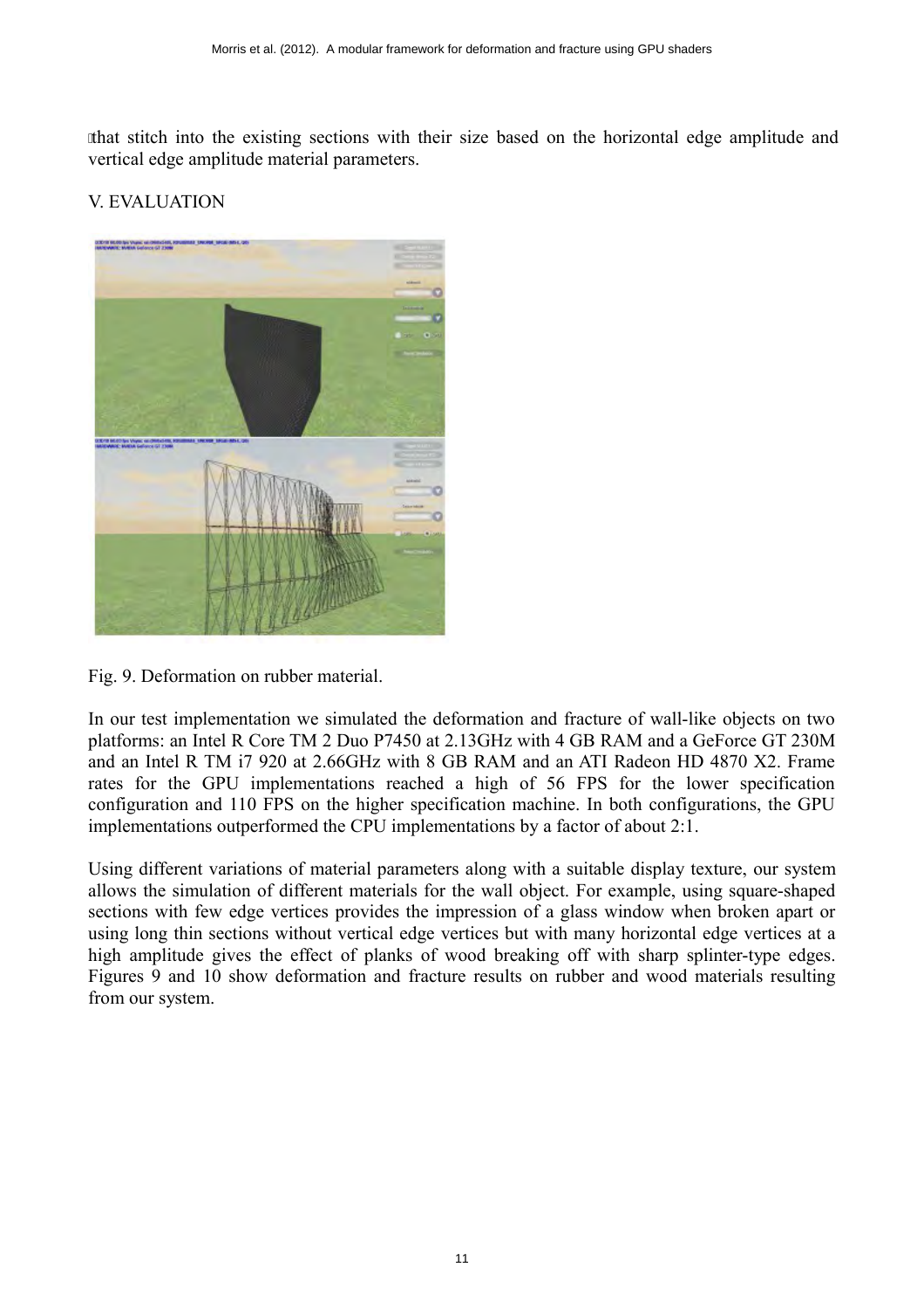

Fig. 10. Fracture on wood material.

## VI. CONCLUSIONS AND FUTURE WORK

We have presented a system that allows objects to be deformed and fractured in a visually plausible manner, using interchangeable CPU and GPU techniques. The shader-based GPU implementations required the development of several novel approaches for data representation due to limits posed by the stream processing architecture of the GPU. The modular combination of CPU and GPU implementations allow efficient load balancing by spreading the processing requirements across all available processors, demonstrating the suitability of the system for use in a video game or other real-time environment. For example, in a video game requiring hundreds of fences to be simulated within a scene, simulation instances could be run both on the CPU and the GPU. To further evaluate the effectiveness of our system, future work will include quantitative comparison with the GPGPU approach. It should be noted that using the explicit Euler integration caused some instability and in order to keep the simulation from becoming unstable in both deformation and fracture simulations, material parameters had to be tuned very finely and only work within strict limits. The biggest improvement that could be made to our system would therefore be to implement a more advanced numerical integration method such as the implicit Euler method, which would not only add stability to the simulation but should allow a larger number of materials to be simulated, or possibly a hybrid method as presented by Fierz et al. [30]. Morris et al. (2012). A modular framework for deformation and fracture using GPU shades<br>
Morris et al. (2012). A modular framework for deformation and fractured in a v<br>
2012 Morris (2012). A modular and the deformation an

The procedural edges methods presented here provide an initial step towards an automated system for producing edge geometry for fracture simulation. They could be improved by introducing more complex parameter controls such as providing a step to the edges for materials such as brick and matching these stepped edges with an appropriate texture to provide a convincing brick edge. For a full deformation and fracture simulation, two methods of collisions would need to be integrated into the simulation: object to object collisions for external objects colliding with the deformation object, and self-collisions for broken sections colliding with other sections of the object. A key contribution of this paper is the implementation of the simulation within shader programs utilising the advanced features of recent GPU's, rather than employing General Purpose GPU approach. Furthermore, the modular approach described here provides the potential to load-balance between CPU and GPU, an important issue as more and more tasks are migrated onto the GPU and especially important for applications that may bottleneck the GPU or where load changes may occur at runtime.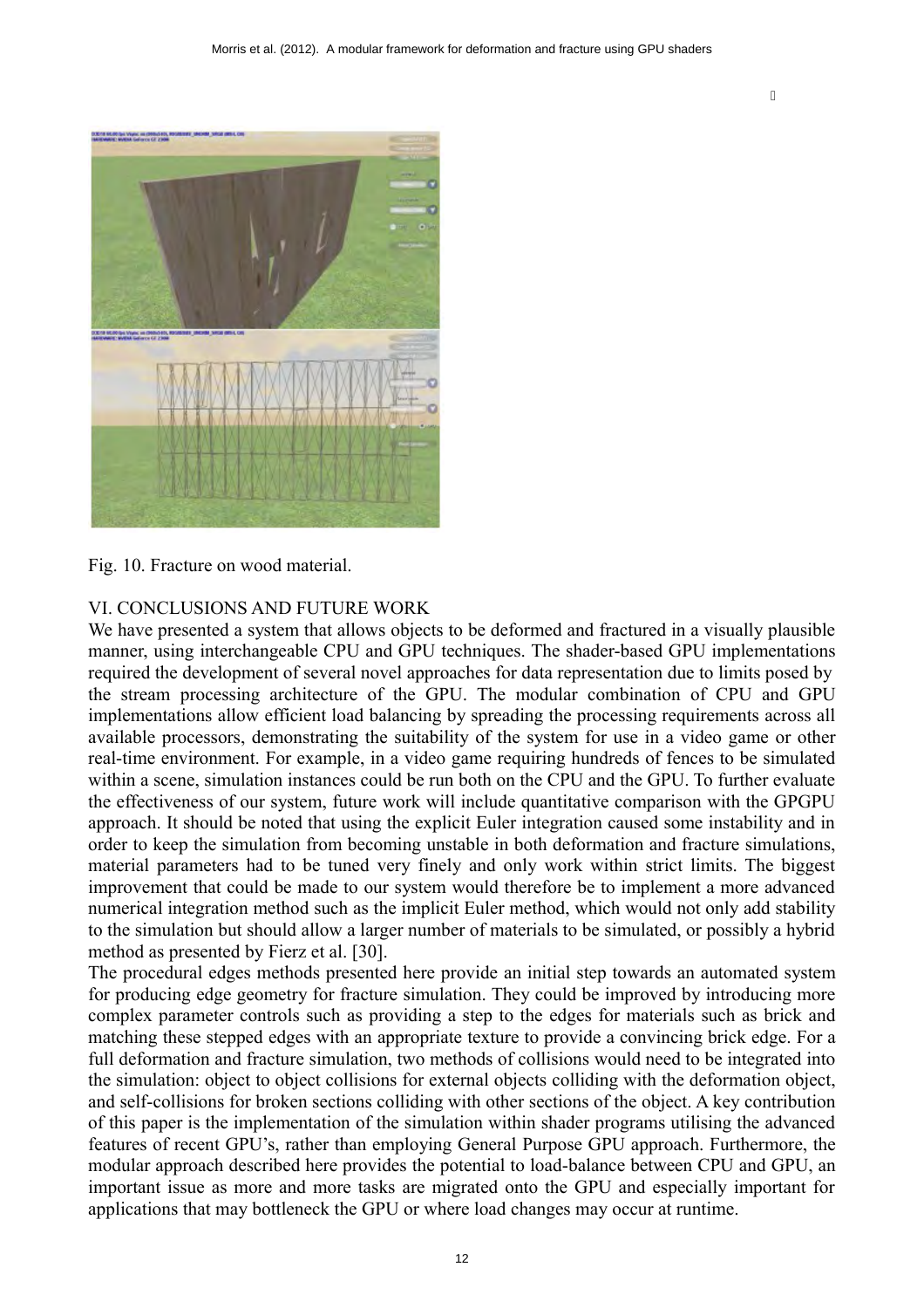#### REFERENCES

[1] E. G. Parker and J. F. O'Brien, "Real-time deformation and fracture in a game environment," in SCA '09: Proceedings of the 2009 ACM SIGGRAPH/Eurographics Symposium on Computer Animation, 2009, pp. 165–175.

[2] J. Van Gestel, "Procedural destruction of objects for computer games," Master's thesis, TU Delft, 2011.

[3] A. Garg and K. Maxwell, "Seamless fracture in a production pipeline," in ACM SIGGRAPH 2010 Talks, 2010, pp. 23:1–23:1.

[4] B. Cole, "Kali: high quality fem destruction in zack snyder's sucker punch," in ACM SIGGRAPH 2011 Talks, 2011, pp. 40:1–40:1.

[5] I. Buck, T. Foley, D. Horn, J. Sugerman, K. Fatahalian, M. Houston, and P. Hanrahan, "Brook for GPUs: Stream computing on graphics hardware," ACM Trans. Graph., vol. 23, no. 3, pp. 777– 786, 2004.

[6] M. Muller, J. Stam, D. James, and N. Thurey, "Real time physics: class notes," in SIGGRAPH '08: ACM SIGGRAPH 2008 classes, 2008, pp. 1–90.

[7] J. Clark, "The Geometry Engine: A VLSI geometry system for graphics," in SIGGRAPH '82: Proceedings of the 9th annual conference on Computer graphics and interactive techniques, 1982, pp. 127–133.

[8] K. Akeley, "RealityEngine Graphics", in SIGGRAPH '93: Proceedings of the 20th annual conference on Computer graphics and interactive techniques, 1993, pp. 109–116.

[9] T. Akenine-Moller, E. Haines, and N. Hoffman, Real-Time Rendering, 3rd ed. A.K. Peters, 2008.

[10] W. Mark, R. Glanvillle, K. Akeley, and M. Kilgard, "Cg: a system for programming graphics hardware in a C-like language," in SIGGRAPH '03: Proceedings of the 30th annual conference on Computer graphics and interactive techniques, 2003, pp. 896–907.

[11] Microsoft MSDN, "HLSL (Windows)," Available on-line at [http://msdn.microsoft.com/en](http://msdn.microsoft.com/en-us/library/bb509561(v=vs.85).aspx)[us/library/bb509561\(v=vs.85\).aspx,](http://msdn.microsoft.com/en-us/library/bb509561(v=vs.85).aspx) 2010.

[12] R. Rost, OpenGL Shading Language, 2nd ed. Addison-Wesley, 2006.

[13] M. Joselli, E. Clua, A. Montenegro, A. Conci, and P. Pagliosa, "A new physics engine with automatic process distribution between cpu-gpu," in Proceedings of the 2008 ACM SIGGRAPH symposium on Video games, ser. Sandbox '08, 2008, pp. 149–156. Morris et al. (2012). A modular framework for deformation and fracture iin a game<br>and J. F. O'Brien, "Real-time deformation and fracture iin a game<br>edings of the 2009 ACM SIGGRAPH/Furographics. Symposiur<br>edials of the 2009

[14] F. Liu, T. Harada, Y. Lee, and Y. J. Kim, "Real-time collision culling of a million bodies on graphics processing units," ACM Trans. Graph., vol. 29, pp. 154:1–154:8, December 2010.

[15] M. Tang, D. Manocha, J. Lin, and R. Tong, "Collision-streams: fast gpu-based collision detection for deformable models," in Symposium on Interactive 3D Graphics and Games, 2011, pp. 63–70.